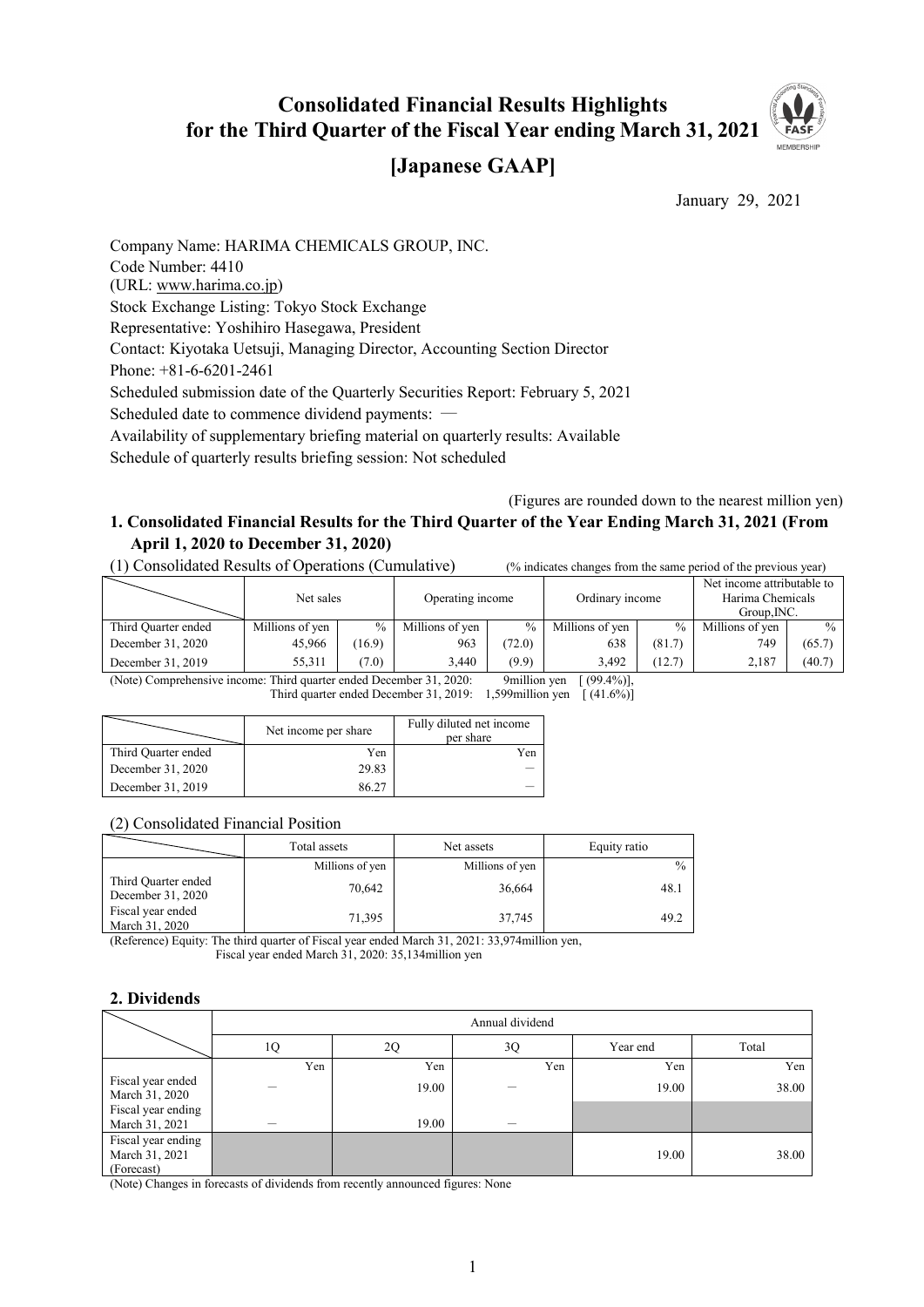## **3. Forecast of Consolidated Financial Results for Fiscal Year Ending March 31, 2021 (From April 1, 2020 to March 31, 2021)**

|           |                 |        |                                                                                                                           |               |                 |        | (% indicates changes from the previous year)                  |               |                         |
|-----------|-----------------|--------|---------------------------------------------------------------------------------------------------------------------------|---------------|-----------------|--------|---------------------------------------------------------------|---------------|-------------------------|
|           | Net sales       |        | Operating income                                                                                                          |               | Ordinary income |        | Net income attributable<br>to Harima Chemicals<br>Group, INC. |               | Net income<br>per share |
|           | Millions of yen | $\%$   | Millions of yen                                                                                                           | $\frac{0}{0}$ | Millions of yen | $\%$   | Millions of yen                                               | $\frac{0}{0}$ | Yen                     |
| Full year | 62,000          | (13.6) | .100                                                                                                                      | (70.7)        | 900             | (74.9) | 1,150                                                         | (48.1)        | 45.75                   |
|           |                 |        | $\alpha$ and $\alpha$ is the contract of the contract of $\alpha$ is the contract of $\alpha$ is the contract of $\alpha$ |               |                 |        |                                                               |               |                         |

(Note) Changes in forecasts of financial results from recently announced figures: None

#### **4. Others**

- (1) Significant changes of subsidiaries during period under review (affecting specific subsidiaries due to changes in scope of consolidation): None Newly included: 0 (Company name: ) Excluded: 0 (Company name: )
- (2) Application of special accounting method for the preparation of quarterly consolidated financial

statements: None

- (3) Changes in accounting policies, changes in accounting estimates and corrections of errors
	- (1) Changes in accounting policies accompanying the revisions to items such as accounting standards: None
	- (2) Changes in accounting policies other than (1) above: None
	- (3) Changes in accounting estimates: None
	- (4) Corrections of errors: None
- (4) Number of shares issued (common stock)
	- (1) Total number of shares issued at the end of the period (including treasury stock)

| 3Q of fiscal year ending March 31, 2021 | 26,080,396 shares |
|-----------------------------------------|-------------------|
| Fiscal year ended March 31, 2020        | 26,080,396 shares |

(2) Total number of treasury stock at the end of the period

| 3Q of fiscal year ending March 31, 2021 | 946,459 shares |
|-----------------------------------------|----------------|
| Fiscal year ended March 31, 2020        | 974,643 shares |

(3) Average number of shares during the period (cumulative from the beginning of the fiscal year)

| 3Q of fiscal year ending March 31, 2021 | 25,122,653 shares |
|-----------------------------------------|-------------------|
| 3Q of fiscal year ending March 31, 2020 | 25,351,070 shares |

\* This summary of consolidated financial results is not subject to the quarterly review procedures provided for by the Japanese Financial Instruments and Exchange Law.

\* Explanation for the appropriate use of performance forecasts and other special notes:

The performance forecasts and other forward-looking statements herein are based on information currently available to the Company and certain preconditions which the Company believes to be reasonable. Actual results may differ significantly from these forecasts due to a wide range of factors.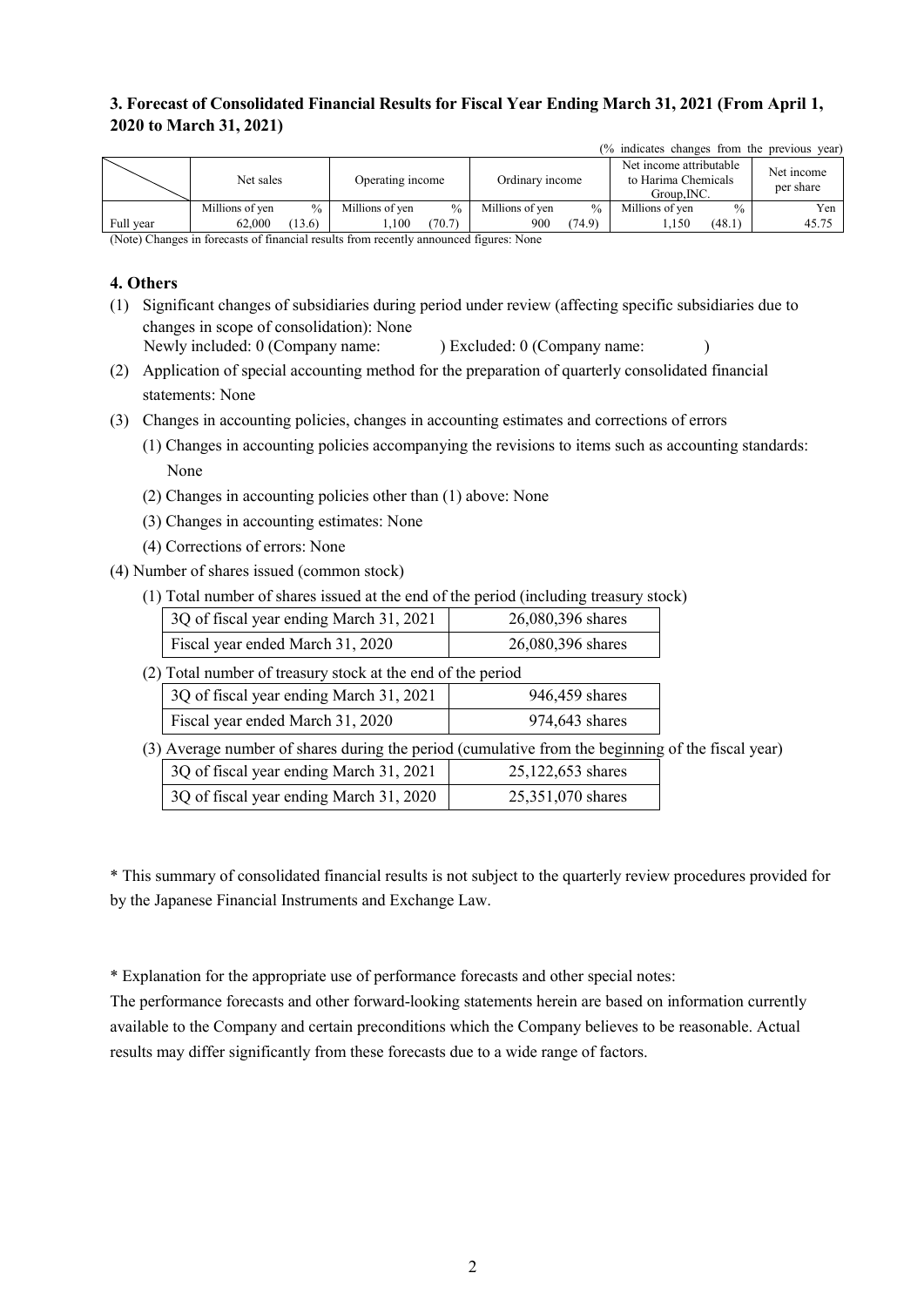#### Segment Information

#### I. Nine months ended December 31, 2019 (April 1, 2019 to December 31, 2019)

Information regarding net sales and income or loss by reporting segment

(Thousands of yen) Reporting segment Resin & Tall Oil Products Products Paper Chemicals Electronics Materials Lawter Subtotal Net sales Net sales to external customers 14,078,910 14,497,214 4,067,218 21,395,280 54,038,623 Intersegment sales or transfers 166,714  $\begin{array}{|c|c|c|c|c|c|c|c|c|} \hline \end{array}$  166,714 43,011  $\begin{array}{|c|c|c|c|c|c|c|c|c|} \hline \end{array}$  32,019 241,745 Total 14,245,624 14,540,225 4,067,218 21,427,300 54,280,368 Segment income 540,466 1,475,728 125,525 1,558,700 3,700,420

|                                    | Others<br>(Note 1) | Total      | Adjustment<br>(Note 2) | Amount in consolidated<br>statement of income<br>(Note 3) |
|------------------------------------|--------------------|------------|------------------------|-----------------------------------------------------------|
| Net sales                          |                    |            |                        |                                                           |
| Net sales to external<br>customers | 1,281,129          | 55,319,752 | (8,710)                | 55, 311, 042                                              |
| Intersegment sales or<br>transfers | 93,791             | 335,537    | (335, 537)             |                                                           |
| Total                              | 1,374,921          | 55,655,289 | (344, 247)             | 55, 311, 042                                              |
| Segment income                     | 37,647             | 3,738,068  | (297, 566)             | 3,440,501                                                 |

II. Nine months ended December 31, 2020 (April 1, 2020 to December 31, 2020)

Information regarding net sales and income or loss by reporting segment

(Thousands of yen)

|                                    | Reporting segment            |                 |                          |            |            |  |  |  |
|------------------------------------|------------------------------|-----------------|--------------------------|------------|------------|--|--|--|
|                                    | Resin & Tall Oil<br>Products | Paper Chemicals | Electronics<br>Materials | Lawter     | Subtotal   |  |  |  |
| Net sales                          |                              |                 |                          |            |            |  |  |  |
| Net sales to external<br>customers | 10,780,024                   | 13,506,482      | 3,506,406                | 16,938,920 | 44,731,834 |  |  |  |
| Intersegment sales or<br>transfers | 152,077                      | 3,472           |                          | 281,240    | 436,790    |  |  |  |
| Total                              | 10,932,102                   | 13,509,954      | 3,506,406                | 17,220,161 | 45,168,624 |  |  |  |
| Segment income(loss)               | (364,981)                    | 1,442,923       | 125,564                  | 9,369      | 1,212,876  |  |  |  |

|                                    | Others<br>(Note 1) | Total      | Adjustment<br>(Note 2) | Amount in consolidated<br>statement of income<br>(Note 3) |
|------------------------------------|--------------------|------------|------------------------|-----------------------------------------------------------|
| Net sales                          |                    |            |                        |                                                           |
| Net sales to external<br>customers | 1,181,724          | 45,913,558 | 52,477                 | 45,966,035                                                |
| Intersegment sales or<br>transfers | 117,439            | 554,229    | (554, 229)             |                                                           |
| Total                              | 1,299,163          | 46,467,788 | (501,752)              | 45,966,035                                                |
| Segment income(loss)               | 25,076             | 1,237,952  | (274, 403)             | 963,548                                                   |